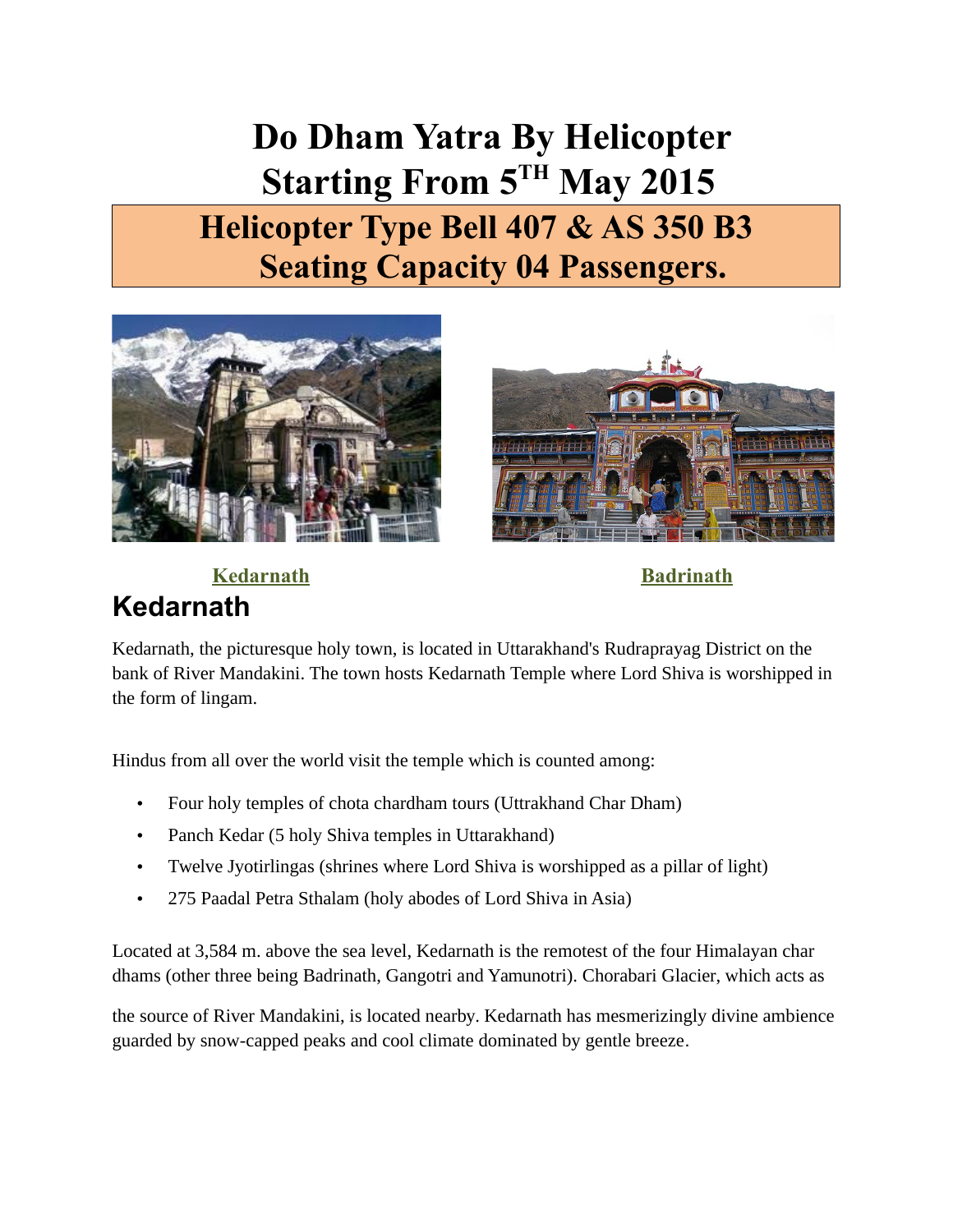## **[Badrinath](http://www.india-pilgrimage.org/Badrinath.aspx)**

The most sacred Hindu pilgrimage cradled by mountains Nar and Narayan, with the magnificent Neelkanth peak behind the glamorous, is the most sacred of all Hindu pilgrimages, Badrinath. On the left bank of the river Alaknanda, Badrinath place is called because it was once a sweet badris "or wild berries.Legend When asked about the river Ganges to descend on earth to help suffering humanity, the earth was too feeblw to force tis descent. The great river has been divided into two different channels, one of which is Alaknanda, which later became the abode of Lord Vishnu or Badrinath.

## *ITINERARY*

Seating capacity 04 passengers in each helicopter:Rs 3,50,000/- **Service tax extra applicable as per govt rules.**

**Total passenger weight will not be in the excess of 320 Kgs (Maximum) Baggage Allowance 5Kgs/Person.**

## Note:

*Passenger may carry only one small pack of not more than 2 Kgs of weight in Flight. Excess volume baggage would not be allowed on Helicopter flight*.  *Price is subject to change without prior notice. Please confirm in advance.*

*(a) The costs include Aircraft Rental Crew Salaries, Maintenance, and Insurance, Fuel costs, Inflight catering, Route Navigation Charges, Landing and parking Charges.*

*(b) FORCE MATURE : Operator does not hold itself responsible for non-operation of charter for any unforeseen reason/s such as 1, Bad Weather 2, Poor Visibility 3, Non-Availability of clearances from ATC / Defense Authorities / Civil Administration.*

*2. Due to any reasons if the flight cannot take off from the Originating station full amount will be refunded.*

*3. We obtain the destination weather before departure, However, if due to sudden detention of weather en-route / destination, the helicopter can not land at the destination and has to return to Originating point or divert to some other helipad or airport, the actual flying time should be chargeable and balance if any payable / refundable.*

*4. Operator/Its agents/staff/pilots are not responsible if any technical snag is developed in the Helicopter which can not be rectified within the time limit and effect the operation of flight.*

*(c) Payment will be 100% in advance on Cheque / DD / RTGS / in favor of M/s Patliputra Air Charter Pvt. Ltd, New Delhi.*

*(e) In the event of cancellation of the flight the following amount is payable as cancellation charges*

- *· After confirmation 10% of total amount*
- *· 24 hrs before schedule ETD 25% of total amount*
- *· 12 hrs. before schedule ETD 50% of total amount*